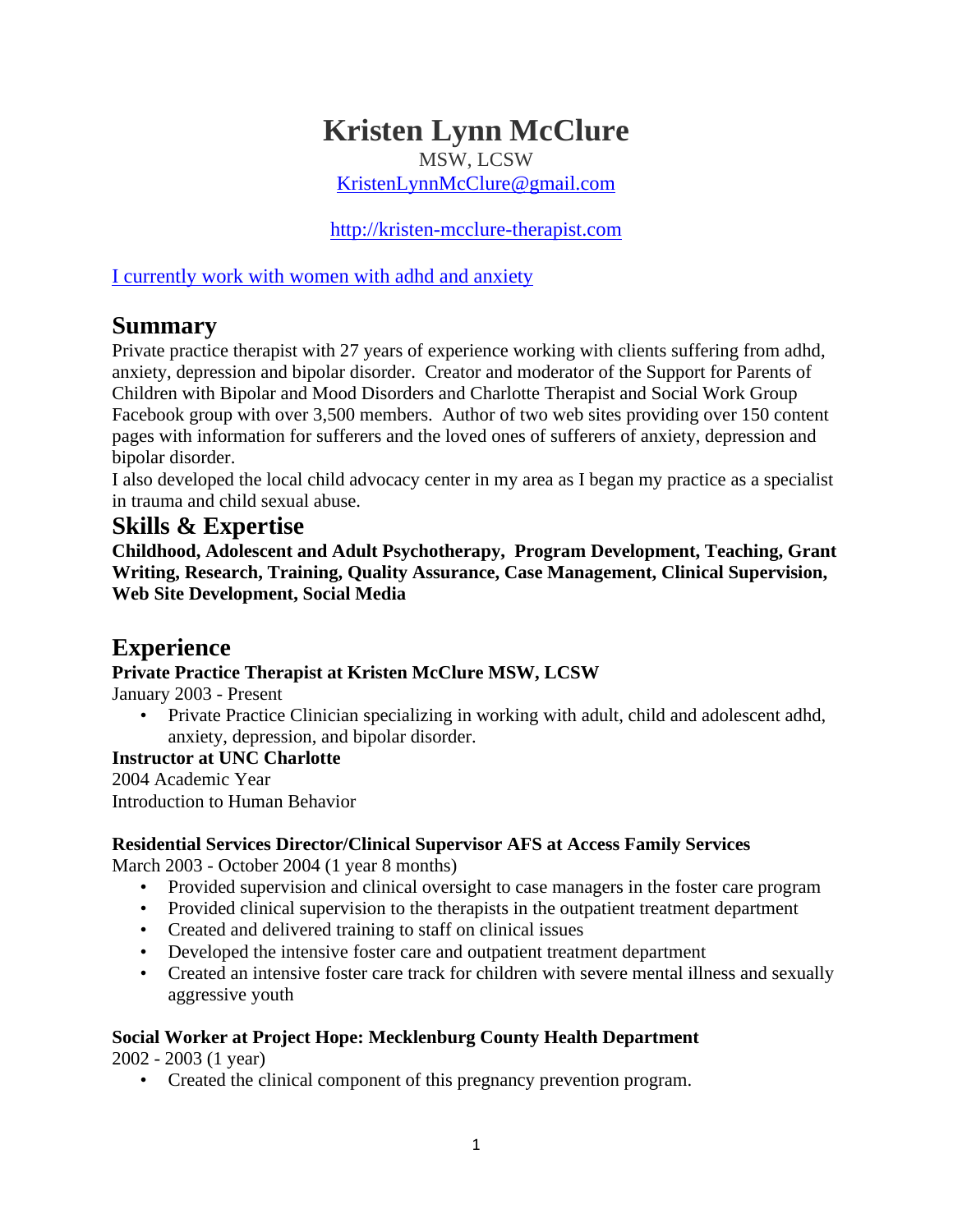- Created the clinical documentation and trained and supervised staff on documentation guidelines.
- Provided counseling, case management and advocacy for at risk children primarily in fourth and fifth grades

#### **Child Advocacy Center Director at Council for Children**

2001 - 2002 (1 year)

- Created a collaborative community response to child sexual abuse which later served as the foundation for the county advocacy center
- Wrote grants and successfully secured funding for the pilot
- Coordinated weekly multidisciplinary team meetings for review of cases of child sexual abuse in the community.
- Facilitated collaboration and communication among the District Attorney's Office, Department of Social Services, Charlotte Mecklenburg Police Department, Charlotte Mecklenburg Schools and Carolinas Health Care System.
- Created interagency memorandums of understanding and the community protocol for investigating child sexual abuse in Mecklenburg County.

#### **Clinical Therapist at South Carolina Department of Mental Health: Cattawba Family Center**

2000 - 2001 (1 year)

Provided individual therapy to children of all ages in the Fort Mill School System at schools and in homes.

#### **Child Clinical Therapist at Family Center**

1995 - 2000 (5 years)

- Provided individual, group and family therapy with a focus on adoption, attachment and foster care issues.
- Assisted in the development and evaluation of the school based intervention team.
- Researched and developed the clinical protocols used by the agency for DSM IV diagnoses.
- Provided training on protocols to staff members and outside agencies.
- Managed research materials budget.
- Supervised two student interns.

### **School Based Mental Health Social Worker/ Program Developer at Buffalo Public Schools**

1994 - 1994 (less than a year)

- Provided play therapy, family therapy, and case management to at risk children.
- Assisted in the development, evaluation, and modification of a school based mental health program.
- Provided teacher and parent training around abuse and neglect issues.
- Assisted in the development of several pilot programs based on the quality schools model.

#### **Social Worker at Geneva B Scruggs**

1993 - 1993 (less than a year)